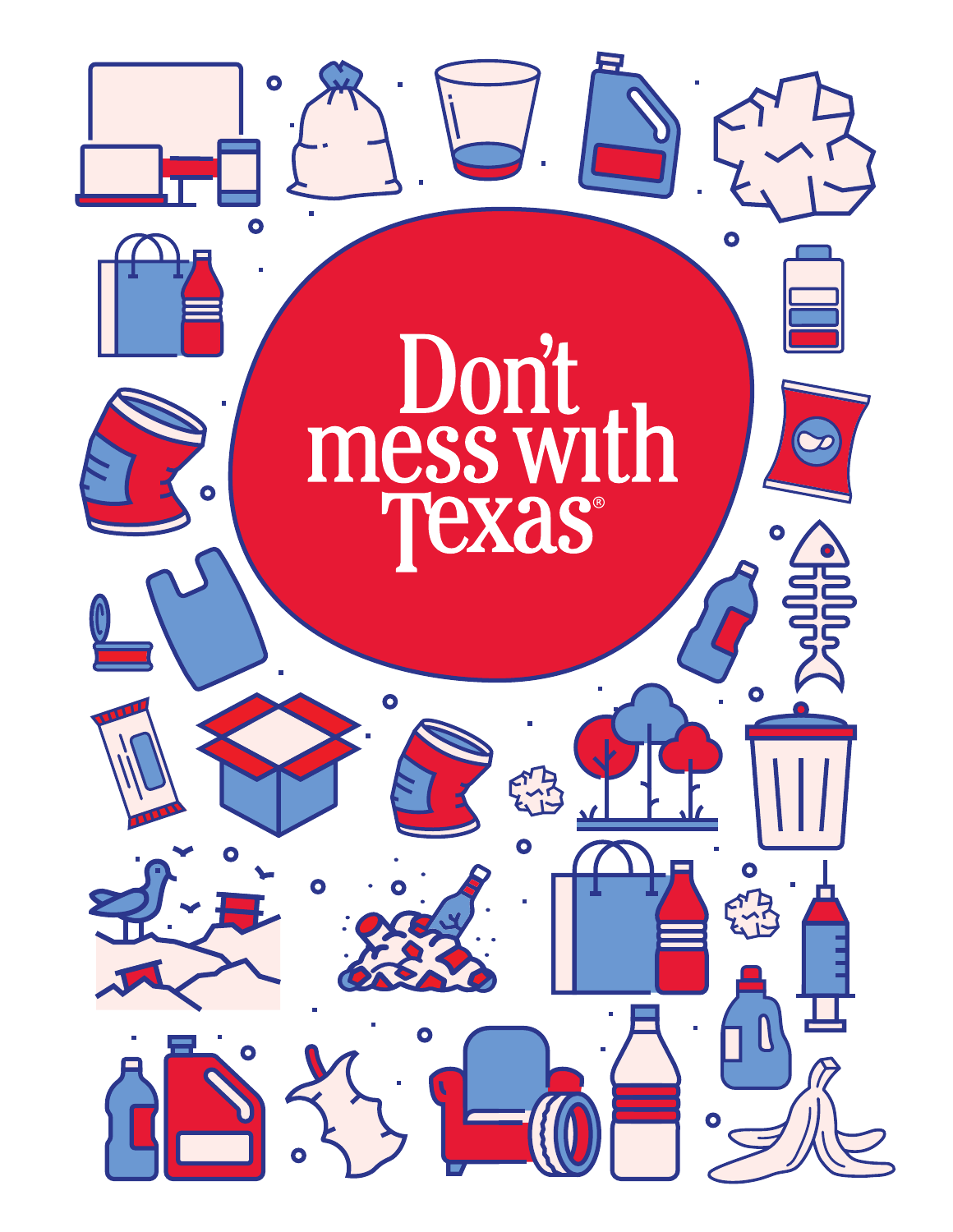# WRITING A PERSUASIVE LETTER  $\mathbf{u}$ ERSUASIVE  $\overline{\mathbf{a}}$ q **URITING**

# Persuasion CHART CHART Persuasion

| (purpose)                               | Organize your reasons here. | <b>MOST IMPORTANT</b> |  | <b>LEAST IMPORTANT</b> |
|-----------------------------------------|-----------------------------|-----------------------|--|------------------------|
| $\overline{C}$                          |                             |                       |  |                        |
| (audience)<br>TOPIC: I want to persuade | Brainstorm reasons here.    |                       |  |                        |

## **LETTER TO THE M/**

560 Moorpark Rd., #236 Thousand Oaks, CA 91360 4 July 11, 1995

President, Mars Candy Company High Street Hackettstown, NJ 07840

Dear Mars Candy President:  $\leftarrow$ 

Sincerely yours, Ted L. Nancy

I have been eating candy my entire life. People in my neighborhood say I can tell what kind of candy is in my mouth with my eyes blindfolded.

My favorites bars are Snickers. It seems you mix a lot of things together to get your candy. Nuts, caramel, chocolate.

My question: How can you add peanut butter to a Snickers and call it a Peanut Butter Snickers? It's no longer a Snickers. The peanut butter is a brand new candy and should get its own name.

Also, how about this for a new candy bar – picture a Butterfinger – only instead of peanut butter the center is banana. Crunchy banana. With the texture and consistency similar to a Butterfingers inside. You could call it a "Nanacrumble."

Also, the name Snickers is bad. Sounds like somebody is laughing at you. Can it be changed? How 'bout "Snuuckers." Make it sound like the Hagen Dazs people with a foreign name.

Thanks for years and years of chocolate heaven. (I gave up on the skin a long time ago.)

Is there any way to get information about what new candy bars you are planning to introduce? Thanks for taking the time to read my letter. I hope I hear from you. Chocolate! It's our best snack!

*Source: Reading Rocket Source: Scholastic*

### PERSUASIVE LETTER • *Preuvile* 2001 Don't mess with Texas 2001 Don't mess with Texas 2008 PERSUASIVE LETTER

| ARS CANDY COMPANY     |             |
|-----------------------|-------------|
| <b>Heading</b>        |             |
| <b>Inside Address</b> |             |
| <b>Salutation</b>     | <b>Body</b> |
|                       |             |

### **Signature**

# **2 3**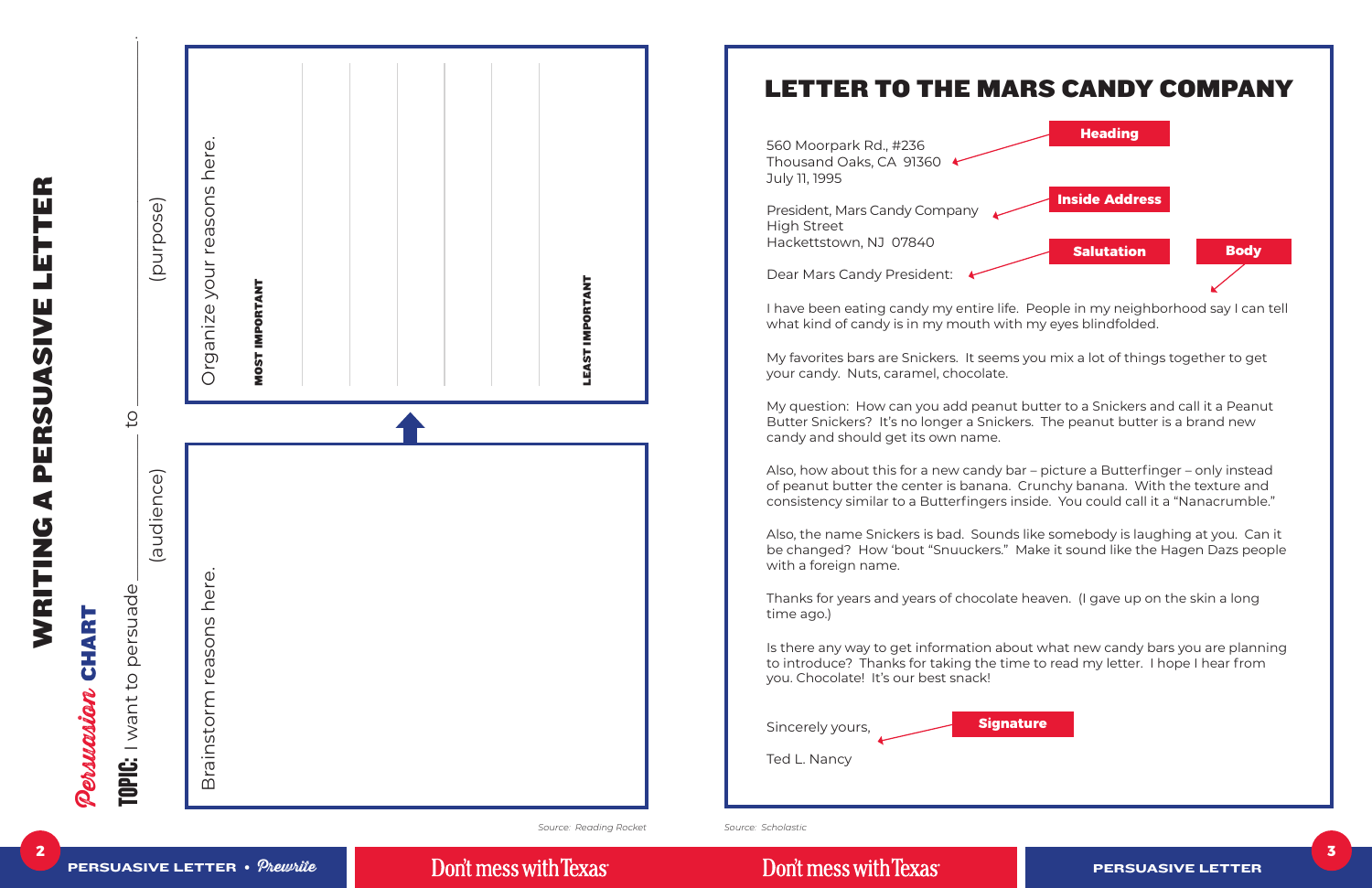# PERSUASIVE LETTER CHECKLIST I know my audience and have an appealing introduction. I have clearly described the product, service, or idea I am promoting. I have detailed reasons that make my argument worthwhile and convincing. I have stated clearly the action that I would like my reader to take (or what my reader should do) and how I can assist. I know my reader's objections and have suggested the answers. I have told my reader how they can contact me. My letter is concise and interesting. The tone of my letter is courteous and professional. I have used at least five "powerful words" in my letter.

*Source: Scholastic*



### PERSUASIVE LETTER • *Checklist* Persuasive Letter • Movies Point Mexas Persuasive Letter • Movies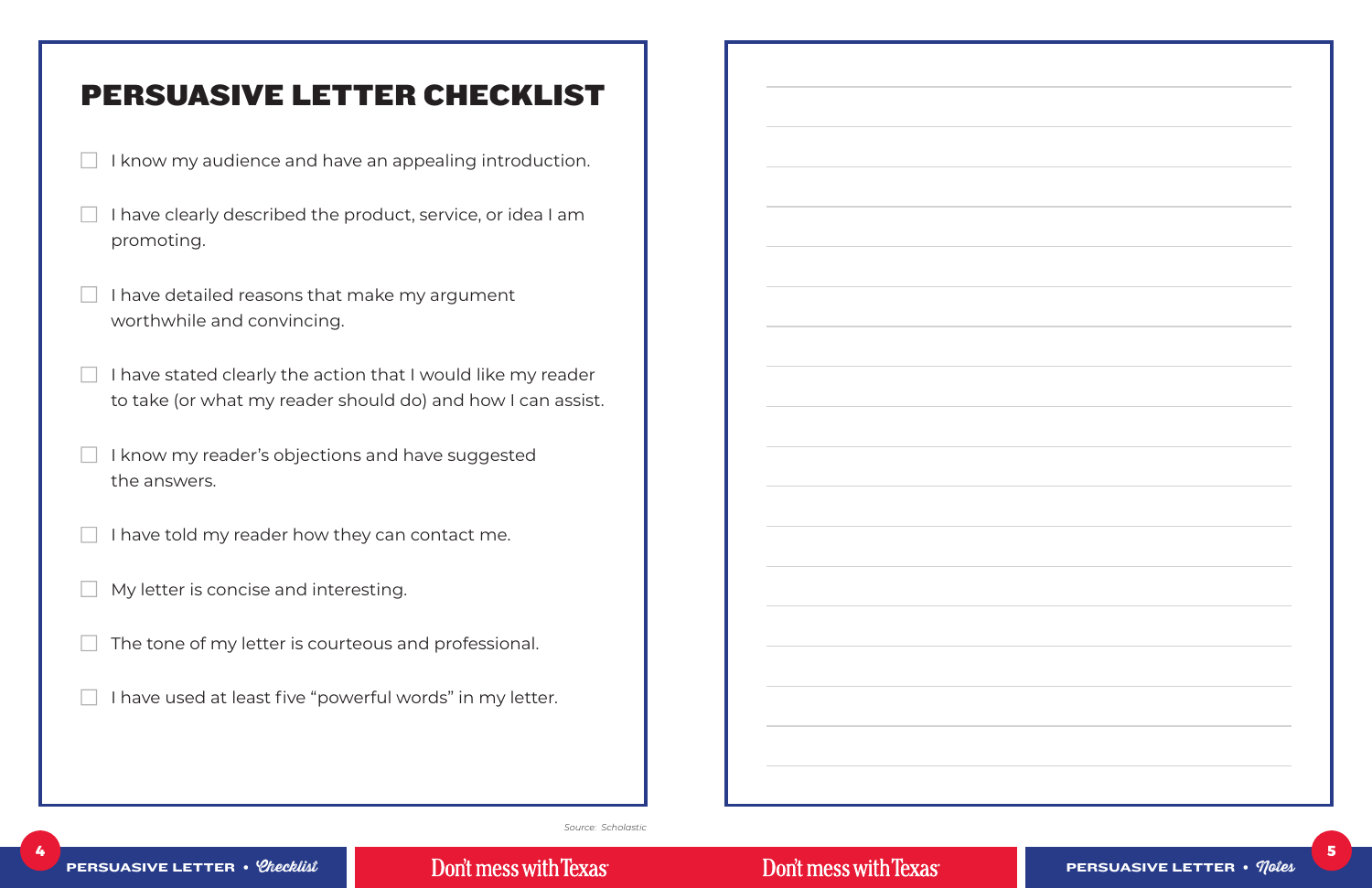# PERSUASIVE LETTER WRITING RUBRIC

### SALUTATION AND CLOSING

- \_\_\_ Salutation and closing have no errors in capitalization and punctuation.
- \_\_\_ Salutation and closing have 1-2 errors in capitalization and punctuation.
- 
- \_\_\_ Salutation and/or closing are missing.

\_\_\_ Salutation and closing have 3 or more errors in capitalization and punctuation.

### GRAMMAR & SPELLING (CONVENTIONS)

- \_\_\_ Writer makes no errors in grammar or spelling.
- \_\_\_ Writer makes 1-2 errors in grammar and/or spelling.
- \_\_\_ Writer makes 3-4 errors in grammar and/or spelling
- \_\_\_ Writer makes more than 4 errors in grammar and/or spelling.

### IDEAS

\_\_\_ Ideas were expressed in a clear and organized fashion. It was easy to figure out

\_\_\_ Ideas were expressed in a pretty clear manner, but the organization could have

\_\_\_ Ideas were somewhat organized, but were not very clear. It took more than one

- what the letter was about.
- been better.
- reading to figure out what the letter was about.
- figure out what the letter was about.

\_\_\_ The letter seemed to be a collection of unrelated sentences. It was very difficult to

Author's Name: Author's Name:

## EDITING CHECKLIST FOR SELF- AND PEER EDITING  $\blacksquare$ **I** 62 **LL LL** Ω  $\blacksquare$ E ш **U** Œ  $\overline{\mathbf{o}}$ Lц,  $\bullet$ H  $\mathbf{\Omega}$ U  $\blacksquare$  $\blacksquare$ **Lui**

U

Edit **Directions:** Edit your written work using the Self-Edit columns, fixing any errors you notice. Then, have a peer complete the Peer Edit complete the Peer peer have a Then, notice. errors you fixing any columns, Self-Edit using the work written columns while you observe. Edit your Directions:

### CAPITALIZATION AND PUNCTUATION

- \_\_\_ Writer makes no errors in capitalization and punctuation.
- \_\_\_ Writer makes 1-2 errors in capitalization and punctuation.
- \_\_\_ Writer makes 3-4 errors in capitalization and punctuation.
- \_\_\_ Writer makes more than 4 errors in capitalization and punctuation.

### NEATNESS

\_\_\_ Letter is typed, clean, not wrinkled, and is easy to read with no distracting error

- corrections. It was done with pride.
- \_\_\_ Letter is neatly hand-written, clean, not wrinkled, and is easy to read with no distracting error corrections. It was done with care.
- \_\_\_ Letter is typed and is crumpled or slightly stained. It may have 1-2 distracting error corrections. It was done with some care.
- \_\_\_ Letter is typed and looks like it had been shoved in a pocket or locker. It may have several distracting error corrections. It looks like it was done in a hurry or stored improperly.

| JOURNAL MARY MELIN ALL LINDJ |                                                                                                                                     |                                                       |                                                                                                                                       |                                                       |                          |
|------------------------------|-------------------------------------------------------------------------------------------------------------------------------------|-------------------------------------------------------|---------------------------------------------------------------------------------------------------------------------------------------|-------------------------------------------------------|--------------------------|
|                              | <b>SELF-EDIT</b>                                                                                                                    |                                                       |                                                                                                                                       | PEER-EDIT                                             |                          |
|                              | Checklist Items                                                                                                                     | After completing<br>each step, place<br>a check here. | Checklist Items                                                                                                                       | After completing<br>each step, place<br>a check here. | Comments and Suggestions |
| Punctuation                  | to see where to stop or pause<br>I read my written piece aloud<br>for periods, question marks,<br>exclamation marks, and<br>commas. |                                                       | aloud to see where to stop or<br>pause for periods, question<br>marks, exclamation marks,<br>I read the author's piece<br>and commas. |                                                       |                          |
|                              | Quotation marks are included<br>where needed.                                                                                       |                                                       | Quotation marks are included<br>where needed.                                                                                         |                                                       |                          |
| Capital Letters              | I checked for capitals at the<br>beginning of sentences.                                                                            |                                                       | I checked for capitals at the<br>beginning of sentences.                                                                              |                                                       |                          |
|                              | Proper nouns begin with<br>capital letters.                                                                                         |                                                       | Proper nouns begin with<br>capital letters.                                                                                           |                                                       |                          |
| Grammar                      | thoughts and contain a noun<br>My sentences are complete<br>and a verb.                                                             |                                                       | thoughts and contain a noun<br>Sentences are complete<br>and a verb.                                                                  |                                                       |                          |
|                              | I don't have any run-on<br>sentences.                                                                                               |                                                       | There are no run-on<br>sentences.                                                                                                     |                                                       |                          |
| Spelling                     | the words that didn't look right.<br>I checked spelling and fixed                                                                   |                                                       | Spelling is correct.                                                                                                                  |                                                       |                          |

Peer's Name:

Peer's Name:

Date:

Date:

*Source: ReadWriteThink Source: Scholastic*

**6**